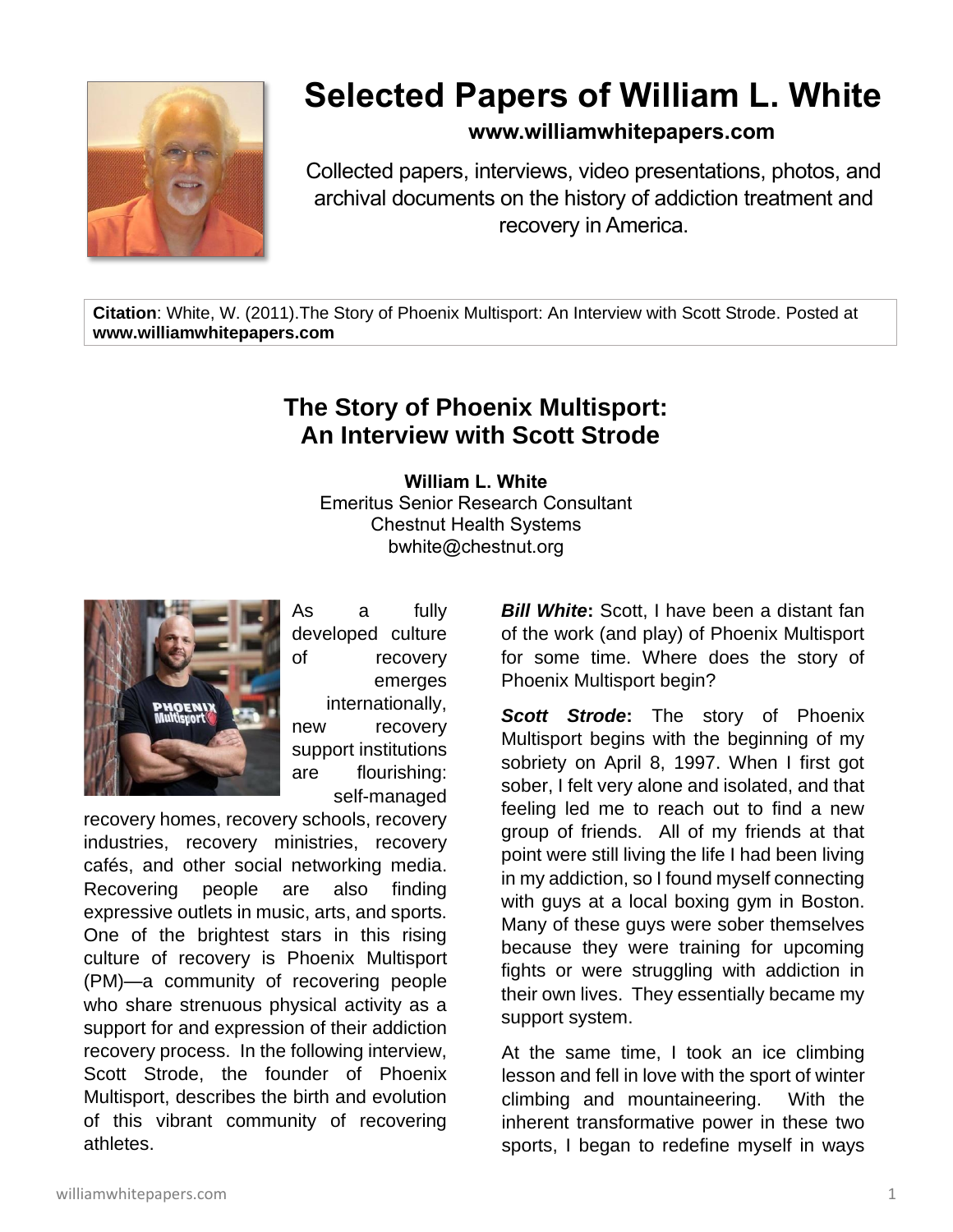other than just my addiction. Having the courage to step into the ring for the first time or standing on top of my first winter summit, I began to develop a feeling that I can succeed and overcome adversity if I put my mind to it. This belief in myself translated into my recovery as well.

After 8 years of sobriety, the story of my life became that of a mountaineer, a boxer, and later, a triathlete. Through these personal transformations, my outlook had become hopeful for the future instead of the hopeless view I had during my drug use. So, I thought, "How can I give this to others," and Phoenix was born.



**Scott racing at Moab, Utah**

**Bill White:** What have been some of the key milestones in the recent growth of Phoenix Multisport?

*Scott Strode***:** Phoenix has been able to grow beyond Boulder, CO, where it was first founded, to inner-city Denver as well as Colorado Springs. We have also begun programs working specifically with active duty soldiers as well as combat veterans who may be struggling with substance abuse. Phoenix expanding in this fashion, as well as work outside the state of Colorado

with several drug court programs, is a significant step to expanding Phoenix nationally, which has always been the goal.

We have also seen some significant support from the philanthropic community recently. This to me is an acknowledgement of the value of the Phoenix program, and I believe it symbolizes a shift in emphasis to recovery support services, thereby acknowledging the importance of staying sober rather than just getting sober.

**Bill White:** Could you describe the key elements of what you call the Phoenix Model?

*Scott Strode***:** Key elements of the Phoenix Model are really quite simple, and I'm the proof that they work. I built PM from my own personal experience. When I got sober, I needed to find a new life, new friends, and new things to do that didn't revolve around drugs and alcohol. Sitting alone in my apartment wasn't going to protect me forever. At some point, I needed to get out and build a new life. So when I designed Phoenix, I wanted to share with others the things that worked for me. I sought out friends whose lives didn't revolve around substances. I started climbing, running, boxing, and biking. I created for myself a sober active community. The sports I participated in offered opportunities to learn and with each success, my confidence grew. The people I surrounded myself with supported my sobriety at minimum or were sober themselves. I got the support I needed to stay sober. I met others who lived without substances, some by choice and some who were in recovery. I watched what they did and how they lived. Both through my relationships and sports, I discovered life on the other side of addiction could be fulfilling and fun. I didn't go to treatment. Instead, I found the things in my immediate surroundings that taught me how to live differently. I didn't just give up substances,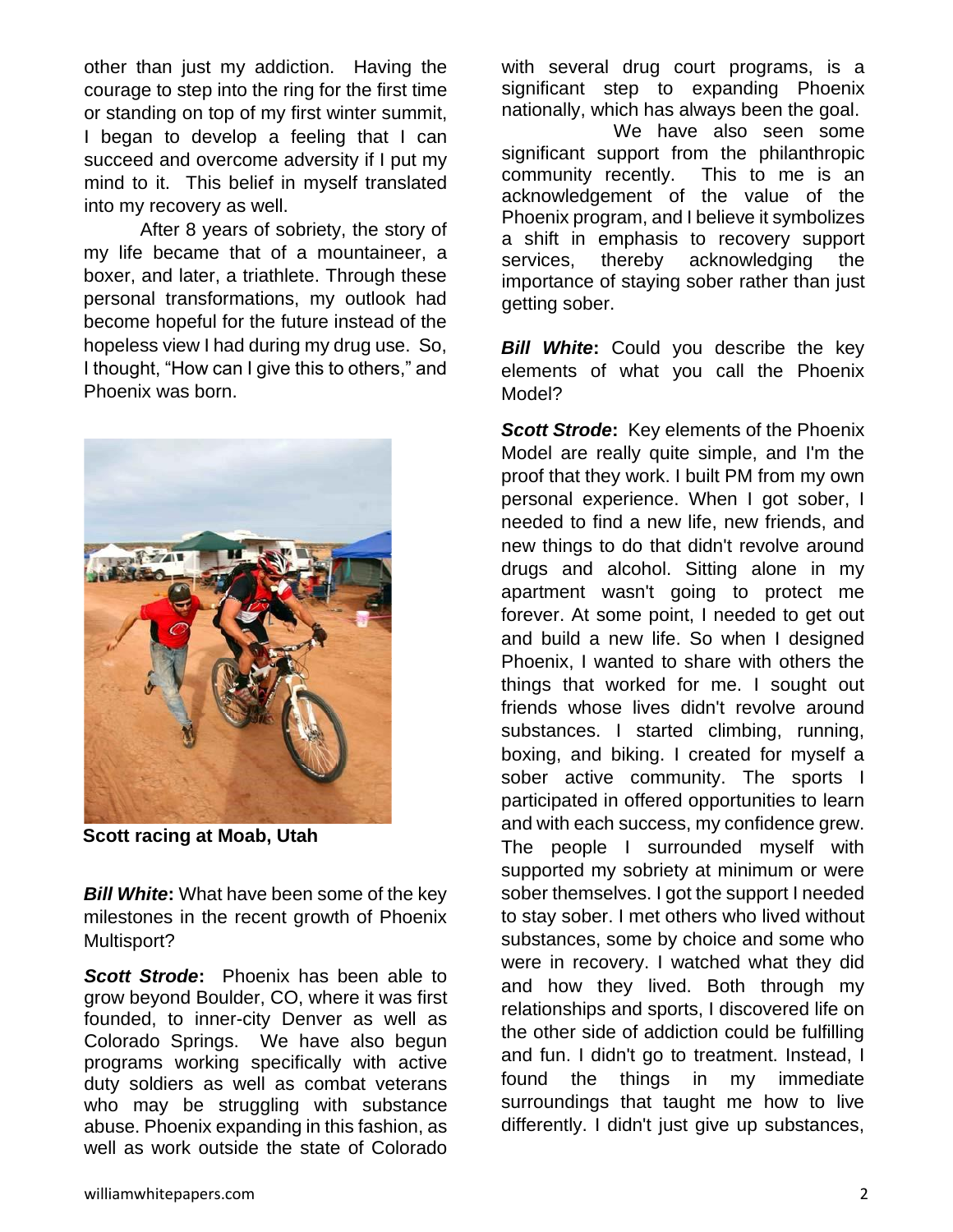avoid triggers, and risky situations; I had to build a whole new life.

Phoenix offers people a door to a new life with new friends, things to do, things to learn, things to be good at, support for the hard times, laughter, and fun. So, the key elements of the Phoenix Model simply are: sober, active, community. All the good that Phoenix fosters starts there.



**Nick, Phoenix Multisport Cyclist**

**Bill White:** Could you describe the range of activities provided through Phoenix Multisport?

*Scott Strode***:** In Colorado, we offer between 35-40 activities per week; all are free to the participant, and individuals attending must have 48 hours of sobriety before attending. Some examples of the activities are triathlon training, mountain bike rides, yoga, runs, neighborhood walks, and social events. We have some events that are for individuals new to being active, such as socials and slide shows, and some events as extreme as ice climbing and mountaineering. We also do two extended trips a year. One to Moab, Utah, where we hike, trail run, camp, mountain bike, and do a number of other events as well as a sober New Years to Ouray, CO, where individuals can try their hand at ice climbing, skiing, snow showing, or just chilling in the hot springs to bring in a sober New Years. The hope is these big events will draw sober

Phoenix team members from across the country as we expand nationally. With all Phoenix events, the true focus is around building a sober supportive community and positive coping mechanisms. The bike or a climbing harness is just the vehicle to help us get there.



**Alex Handgliding**

**Bill White:** What level of staff and volunteers support these activities?

**Scott Strode:** Currently, we have 12 staff, one of which is a full-time volunteer, and a large group of volunteers that are instrumental in helping Phoenix programs reach more individuals living sober. We also have an apprentice instructor program, so our team members can learn the skills to either work for Phoenix as we expand nationally or find work in the different disciplines we instruct; for example, as a strength training coach or a cycling coach.

*Bill White***:** How is Phoenix Multisport funded?

*Scott Strode***:** Phoenix Multisport is supported by individual donors and foundation grants, as well as by donations from our own team members (although this is not required of team members). We also do some fee for service work with drug and alcohol treatment centers where we bring the Phoenix sober active community to them as well as some programs we offer to drug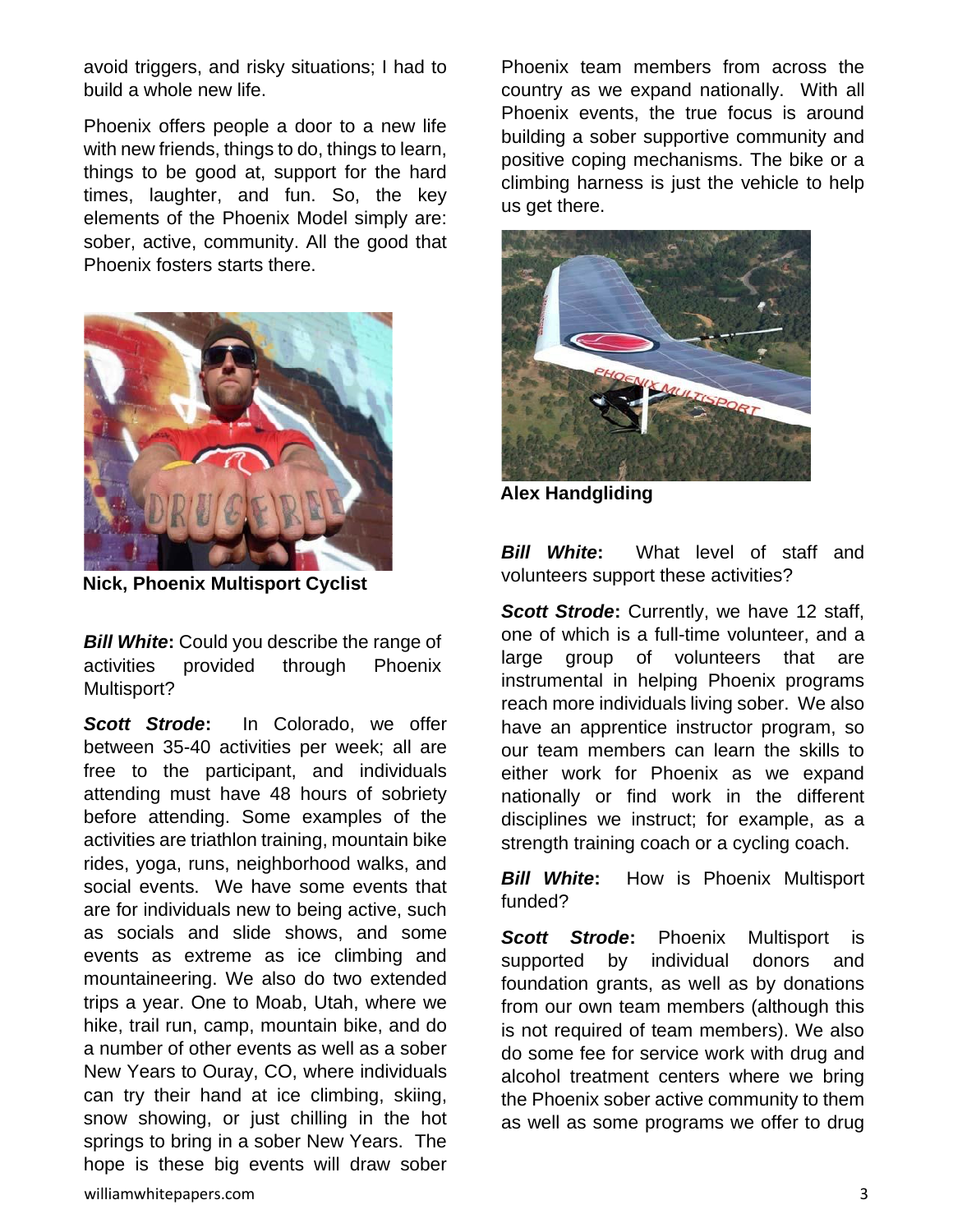courts, such as sober camping trips and sober days out climbing.

**Bill White:** You have a special fund that provides grants to support activities of your members. How does this fund work?

*Scott Strode***:** There is a formal application process for the Bob McCluskey Fund where team members can apply to live their sober dreams in the outdoors or in their outdoor pursuits.

They must explain why they must further the mission of Phoenix and how it would carry the message of Phoenix Multisport out into the world. There must be a financial need as well for individuals to receive this grant. For example, one of our team members, Nick Nisbitt, applied for a grant to receive a bicycle that would allow him to compete in Race Across America in the Summer of 2012. Nick is on disability because of damages suffered from a heroin overdose. The year that Nick received this bike, he qualified for Race Across America and has since served as an ambassador to Phoenix, wearing our uniform during all of his training rides.

**Bill White:** I'm intrigued that you have people involved in the criminal justice system providing their community service hours through Phoenix Multisport. What has been your experience with this?

*Scott Strode***:** When individuals are doing their community service with Phoenix, we have made an effort to connect with those truly interested in living sober. Many have stayed on as team members and continue to be part of Phoenix programs. The hope is that by coming to a Phoenix event and helping us with something like bike maintenance, they may make a new group of friends and potentially find other reasons to stay sober aside from a court-mandated requirement.

**Bill White:** Given your experience with Phoenix Multisport, how do you now see the role of social and athletic networking in addiction recovery?

*Scott Strode***:** I believe it is crucial. I don't think everyone should go out and try to become an Ironman tri-athlete or climb Mt. Everest, but I think a new group of sober supportive friends is key, and the belief that you can succeed that comes through individual sports done shoulder to shoulder with friends can be a recipe for success.





**Phoenix Multisport Cyclists**

**Bill White:** Phoenix Multisport strikes me as a community of people who once identified themselves as addicts who today define themselves as athletes. Is that an accurate description of what happens to people through extended involvement with PM?